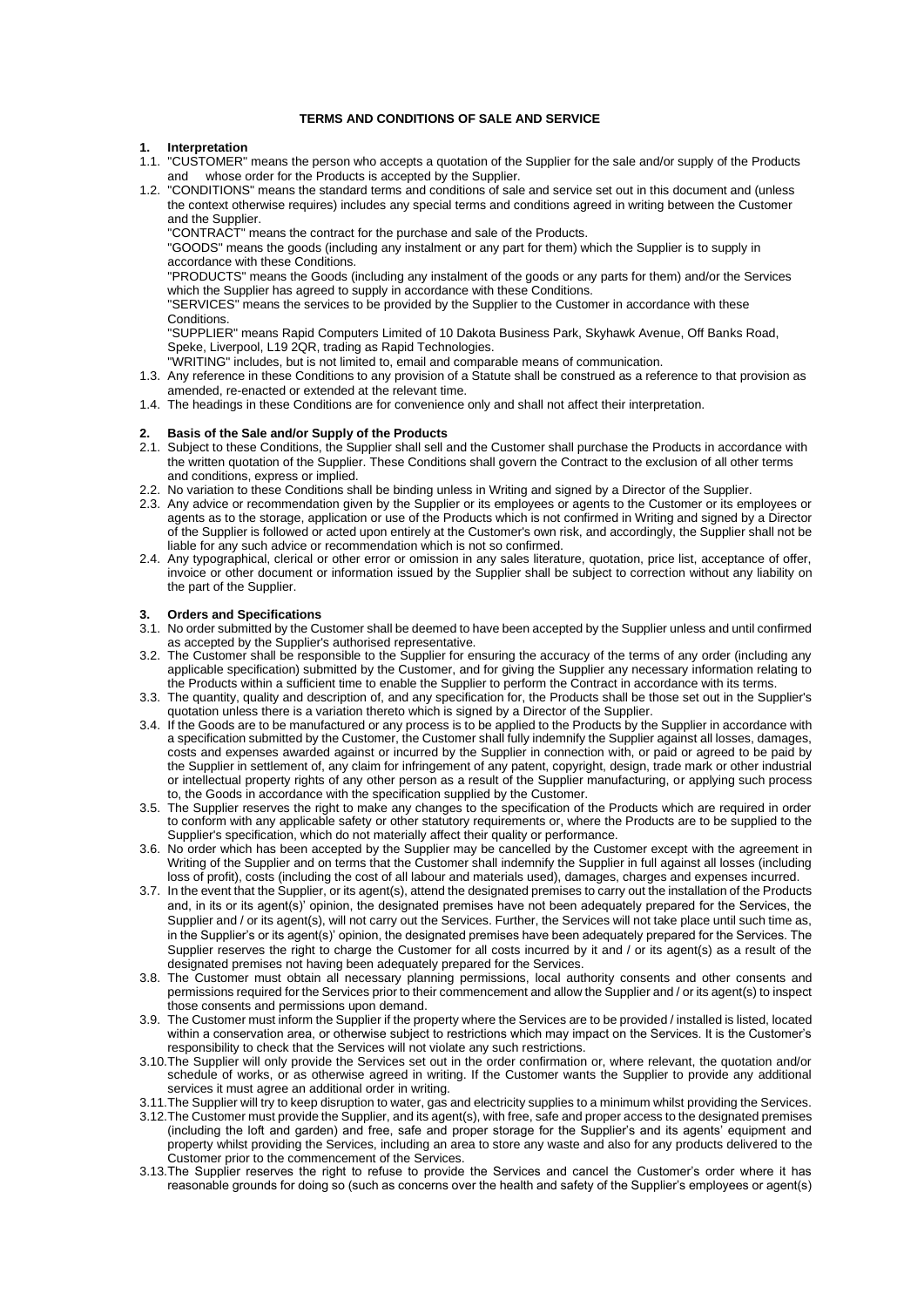or where the Customer asks the Supplier to perform the Services in a manner which is unacceptable to the Supplier and / or its agent(s)).

- 3.14.The Customer accepts that where the Supplier has agreed to remove pre-existing units, fixtures or fittings prior to providing the Services, this may cause some damage to surrounding areas. The Supplier will endeavour to limit the amount of damage caused but the Services do not include the Supplier 'making good' any damage caused e.g. painting, decorating, tiling etc.
- 3.15.Unless the Supplier agrees otherwise, the Services do not include the removal of any waste and the Customer must make its own arrangements for the disposal of such waste.

### **4. Price of the Products**

- 4.1. The price of the Products shall be the Supplier's quoted price or, where no price has been quoted, the Supplier's list price at the time of the quotation.
- 4.2. The Supplier reserves the right, by giving notice to the Customer at any time before delivery, to increase the price of the Products to reflect any increase in the cost to the Supplier which is due to any factor beyond the control of the Supplier such as, without limitation, any foreign exchange fluctuation, currency regulation, alteration of duties, increase in the costs of labour, materials or other costs of manufacture, any change in delivery dates, quantities or specifications for the Products which is requested by the Customer, or any delay caused by any instructions of the Customer or failure of the Customer to give the Supplier adequate information or instructions.
- 4.3. Unless agreed otherwise in Writing by a Director of the Supplier, all prices are given by the Supplier on an ex-works basis, and where the Supplier agrees to deliver the Products otherwise than at the Supplier's premises, the Customer shall be liable to pay the Supplier's charges for transport, packaging and insurance.
- 4.4. The price of the products is exclusive of any applicable value added tax, which the Customer shall be additionally liable to pay to the Supplier.
- 4.5. The cost of pallets and returnable containers will be charged to the Customer in addition to the price of the Products, but full credit will be given to the Customer provided that they are returned undamaged to the Supplier before the due payment date.

# 5. **Terms of Payment**

- 5.1. Unless agreed otherwise in Writing by a Director of the Supplier, the Supplier shall be entitled to invoice the Customer for the price of the Products on or at any time after delivery of the Products, unless the Products are to be collected by the Customer or the Customer wrongfully fails to take delivery of the Products, in which event the Supplier shall be entitled to invoice the Customer for the price at any time after the Supplier has notified the Customer that the Products are ready for collection or (as the case may be) the Supplier has tendered delivery of the Products.
- 5.2. The Customer shall pay the price of the Products within 30 days of the date of the Supplier's invoice therefor, notwithstanding that delivery may not have taken place and the property in the Products has not passed to the Customer. The time of payment of the price shall be of the essence of the Contract. Receipts for payment will be issued only upon request.
- 5.3. If the Customer fails to make any payment on the due date then, without prejudice to any other right or remedy available to the Supplier, the Supplier shall be entitled to:
- 5.3.1. cancel the contract and/or suspend any further deliveries to the Customer; and/or
- 5.3.2. appropriate any payment made by the Customer to such of the Products (or the Products supplied under any other contract between the Customer and the Supplier) as the Supplier may think fit (notwithstanding any purported appropriation by the Customer); and/or
- 5.3.3. charge the Customer interest (both before and after any judgment) on the amount unpaid, at the rate of 8 per cent per annum above AIB (GB) Bank base rate from time to time, until payment in full is made (a part of a month being treated as a full month for the purpose of calculating interest).

#### **6. Delivery**

- 6.1. Delivery of the Products shall be made by the Customer collecting the Products at the Supplier's premises at any time after the Supplier has notified the Customer that the Products are ready for collection or, if some other place for delivery is agreed by the Supplier, by the Supplier delivering the Products to that place.
- 6.2. Any dates quoted for delivery of the Products are approximate only and the Supplier shall not be liable for any delay in delivery of the Products howsoever caused. Time of delivery shall not be of the essence. The Products may be delivered by the Supplier in advance of the quoted delivery date upon giving reasonable notice to the Customer.
- 6.3. Where the Products are to be delivered in instalments, each delivery shall constitute a separate contract and failure by the Supplier to deliver any one or more of the instalments in accordance with these Conditions or any claim by the Customer in respect of any one or more instalments shall not entitle the Customer to treat the Contract as a whole as repudiated.
- 6.4. If the Supplier fails to deliver the Products, or any part thereof, for any reason other than a cause beyond the Supplier's reasonable control or the Customer's fault, and the Supplier is accordingly liable to the Customer, the Supplier's liability shall be limited to the excess (if any) of the cost to the Customer (in the cheapest available market) of similar Products to replace those not delivered over the price of the Products.
- 6.5. If the Supplier fails to deliver any part of the Products for any reason other than a cause beyond the Supplier's reasonable control or the Customer's fault, the Customer shall still be liable to pay for the Products delivered on a pro rata basis.
- 6.6. If the Customer fails to take delivery of the Products or fails to give the Supplier adequate delivery instructions at the time stated for delivery then, without prejudice to any other right or remedy available to the Supplier, the Supplier may:
- 6.6.1. store the Goods until actual delivery and charge the Customer for the reasonable costs (including insurance) of storage; or
- 6.6.2. sell the Goods at the best price readily obtainable and (after deducting all reasonable storage and selling expenses) account to the Customer for the excess over the price under the Contract or charge the Customer for any shortfall below the price under the Contract.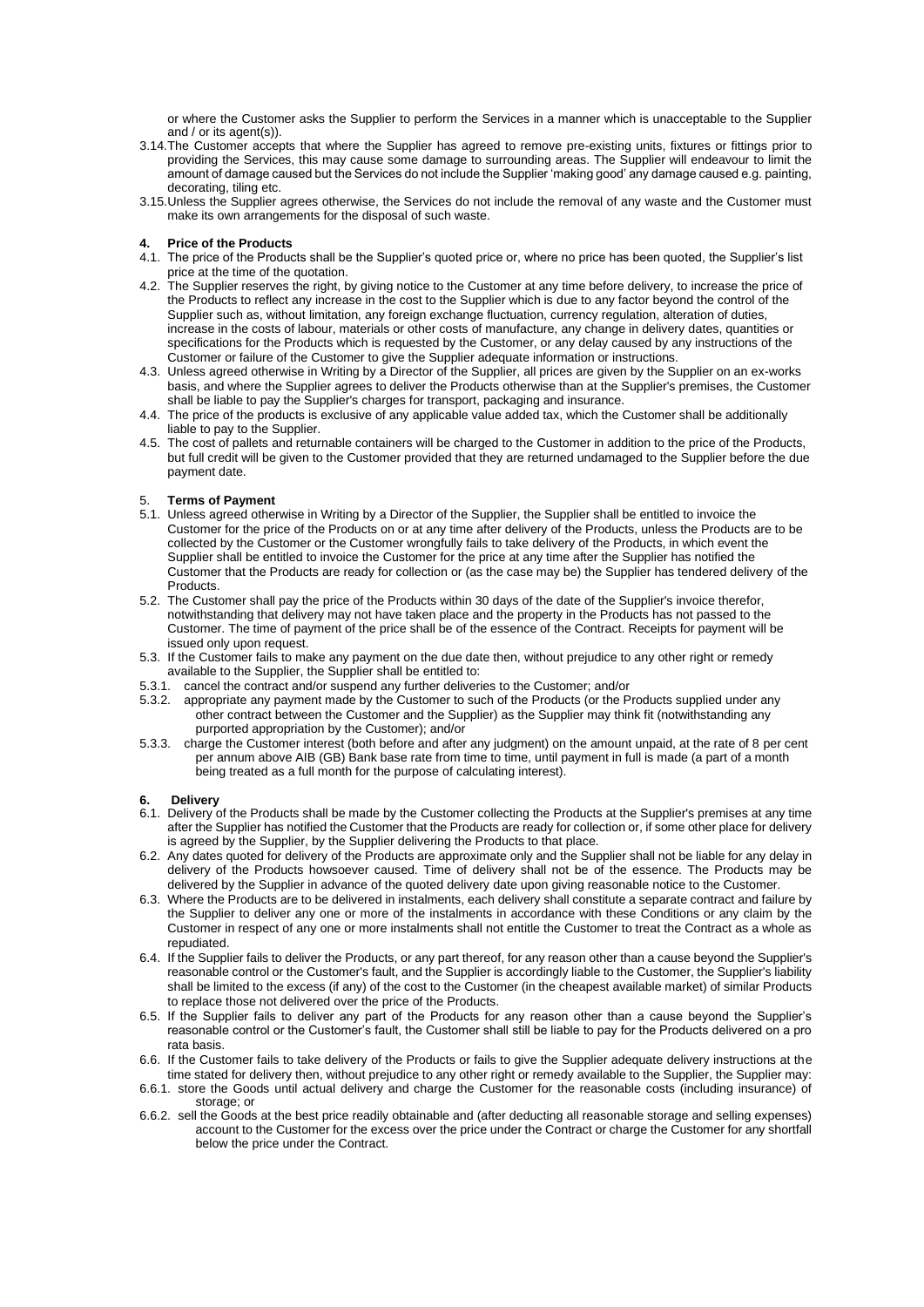# **7. Risk and Property**

- 7.1. Risk of damage to, or loss of, the Goods shall pass to the Customer: in the case of Goods to be delivered at the Supplier's premises, at the time when the Supplier notifies the Customer that the Goods are available for collection; or
- 7.1.1. in the case of Goods to be delivered otherwise than at the Supplier's premises, at the time of delivery or, if the Customer wrongfully fails to take delivery of the Goods, at the time when the Supplier has tendered delivery of the Goods.
- 7.2. Notwithstanding delivery and the passing of risk in the Goods, or any other provision of these Conditions, the property in the Goods shall not pass to the Customer until the Supplier has received in cash or cleared funds payment in full of the price of both the Products and all other goods and services agreed to be supplied by the Supplier to the Customer for which payment is then due.
- 7.3. Until such time as the property in the Goods passes to the Customer, the Customer shall hold the Goods as the Supplier's fiduciary agent and baillee, and shall keep the Goods separate from those of the Customer and third parties and properly stored, protected and insured and identified as the Supplier's property. Until that time the Customer shall be entitled to resell or use the Goods in the ordinary course of its business, but shall account to the Supplier for the proceeds of sale or otherwise of the Goods, whether tangible or intangible, including insurance proceeds, and shall keep all such proceeds separate from any monies or property of the Customer and third parties and, in the case of tangible proceeds, properly stored, protected and insured.
- 7.4. Until such time as the property in the Goods passes to the Customer (and provided the Goods are still in existence and have not been resold), the Supplier shall be entitled at any time to require the Customer to deliver up the Goods to the Supplier and, if the Customer fails to do so forthwith, to enter upon any premises of the Customer or any third party where the Goods are stored and repossess the Goods.
- 7.5. The Customer shall not be entitled to pledge or in any way charge by way of security for any indebtedness any of the Goods which remain the property of the Supplier, but if the Customer does so all monies owing by the Customer to the Supplier shall (without prejudice to any other right or remedy of the Supplier) forthwith become due and payable.

## **8. Warranties and Liability**

- 8.1. Where the Products are sold under a consumer transaction (as defined by the Consumer Transactions (Restrictions on Statements) Order 1976), the statutory rights of the Customer are not affected by these Conditions.
- 8.2. Subject to the provisions set out below, the Supplier warrants that the Goods will correspond with their specification at the time of delivery and will be free from defects in material and workmanship for a period of twelve months from delivery in respect of new Goods and one month in respect of second-hand Goods.
- 8.3. Subject to the provisions set out below, the Supplier warrants that the Services will be provided using reasonable care and skill.
- 8.4. The above warranties are given by the Supplier subject to the following conditions:<br>8.4.1. the Supplier shall be under no liability in respect of any defect in the Product
- the Supplier shall be under no liability in respect of any defect in the Products arising from any drawing, design or specification supplied by the Customer;
- 8.4.2. the Supplier shall be under no liability in respect of any defect arising from fair wear and tear, wilful damage, negligence, abnormal working conditions, failure to follow the Supplier's or the manufacturer's instructions (whether oral or in writing) or misuse, alteration or repair of the Products without the Supplier's prior written approval; and
- 8.4.3. the Supplier shall be under no liability under the above warranties (or any other warranty, condition or guarantee) if the total price for the Products has not been paid by the due date for payment.
- 8.5. The warranty set out in clause 8.2 above does not extend to parts, materials or equipment not manufactured by the Supplier, in respect of which the Customer shall only be entitled to the benefit of any such warranty or quarantee as is given by the manufacturer.
- 8.6. Subject as expressly provided in these Conditions, and except where the Products are sold to a person dealing as a consumer (within the meaning of the Unfair Contract Terms Act 1977), all warranties, conditions or other terms implied by statute or common law are excluded to the fullest extent permitted by law.
- 8.7. Any claim by the Customer which is based on any defect in the quality or condition of the Products or their failure to correspond with their specification shall (whether or not delivery is refused by the Customer) be notified to the Supplier in Writing within seven days from the date of delivery or, where the defect or failure was not apparent on reasonable inspection, within seven days of the discovery of the defect or failure. If delivery is not refused, and the Customer does not notify the Supplier accordingly, the Customer shall not be entitled to reject the Products and the Supplier shall have no liability for such defect or failure and the Customer shall be bound to pay the price as if the Products had been delivered in accordance with the Contract.
- 8.8. Where any valid claim in respect of any of the Products which is based on any defect in the quality or condition of the Products or their failure to meet their specification is notified to the Supplier in accordance with these Conditions, the Supplier shall be entitled to replace the Products (or a part thereof) free of charge or, at the Supplier's sole discretion, refund to the Customer the price of the Products (or a proportionate part of the price), but the Supplier shall have no further liability to the Customer.
- 8.9. Except in respect of death or personal injury caused by the Supplier's negligence, or liability for defective products under the Consumer Protection Act 1987, the Supplier shall not be liable to the Customer by reason of any representation (unless fraudulent), or any implied warranty, condition or other term, or any duty at common law, or under the express terms of the Contract, for loss of profit or for any indirect, special or consequential loss or damage, costs, expenses or other claims for compensation whatsoever (and whether caused by the negligence of the Supplier, its employees or agents or otherwise) which arise out of or in connection with the supply of the Products (including any delay in supplying or any failure to supply the Products in accordance with the Contract or at all) or their use or resale by the Customer, and the entire liability of the Supplier under or in connection with the Contract shall not exceed the price of the Products, except as expressly provided in these Conditions.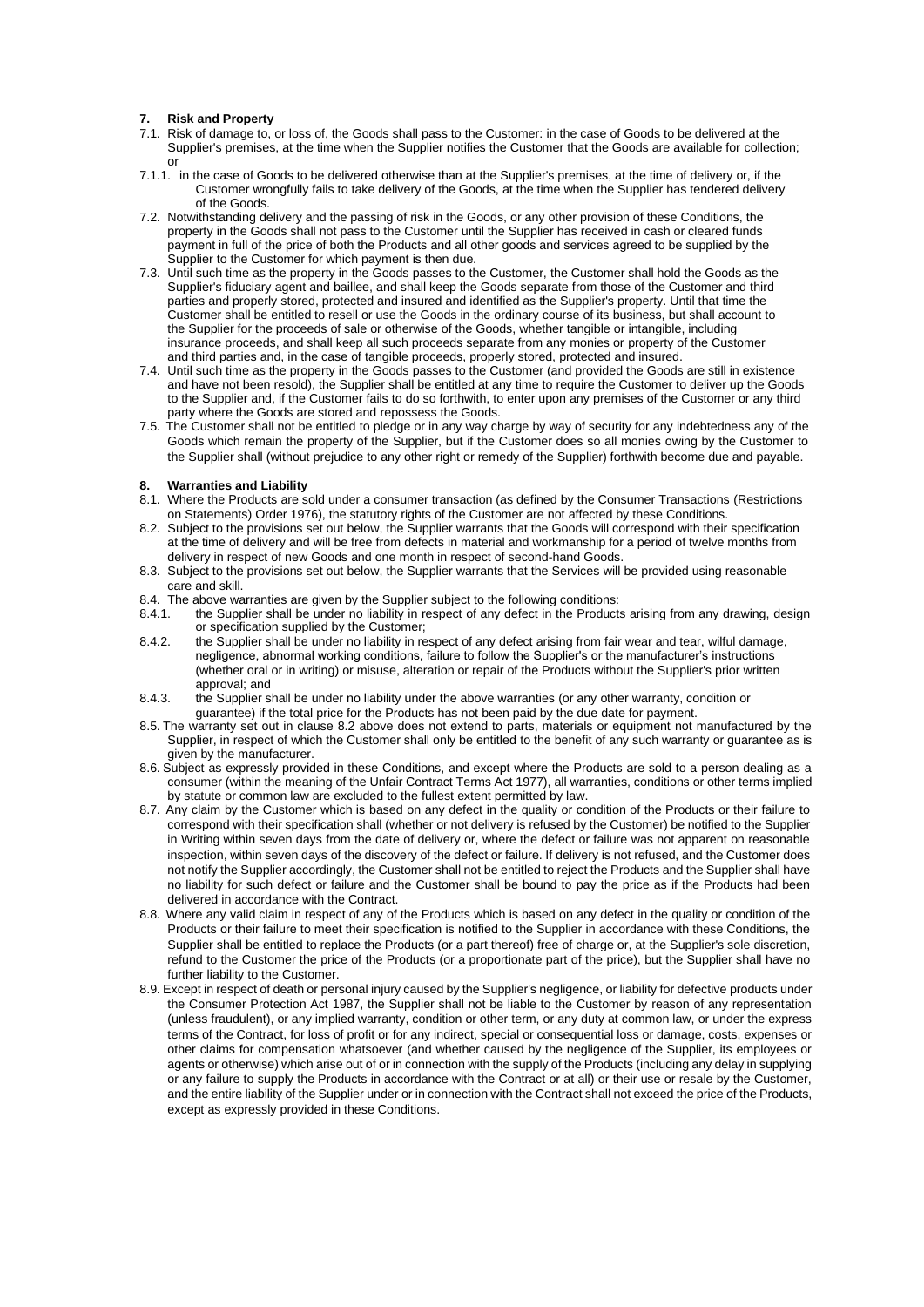## **9. Insolvency of Customer**

- 9.1. This clause applies if:
- 9.1.1. the Customer makes a voluntary arrangement with its creditors or becomes subject to an administration order or (being an individual or firm) becomes bankrupt or (being a company) goes into liquidation (otherwise than for the purposes of amalgamation or reconstruction); or
- 9.1.2. an encumbrancer takes possession, or a receiver is appointed, over any of the property or assets of the Customer; or
- 9.1.3. the Customer ceases, or threatens to cease, to carry on business; or
- 9.1.4. the Supplier reasonably apprehends that any of the events mentioned above is about to occur in relation to the Customer and notifies the Customer accordingly.
- 9.2. If this clause applies then, without prejudice to any other right or remedy available to the Supplier, the Supplier shall be entitled to cancel the Contract or suspend any further deliveries under the Contract without any liability to the Customer, and if the Products have been delivered but not paid for the price shall become immediately due and payable notwithstanding any previous agreement or arrangement to the contrary.

# **10. Export Terms**

- 10.1.In these Conditions "Incoterms" means the international rules for the interpretation of trade terms of the International Chamber of Commerce as in force at the date when the Contract is made. Unless the context otherwise requires, any term or expression which is defined in or given a particular meaning by the provisions of Incoterms shall have the same meaning in these Conditions, but if there is any conflict between the provisions of Incoterms and these Conditions, the latter shall prevail.
- 10.2.Where the Products are supplied for export from the United Kingdom, the provisions of this clause 10 shall (subject to any special terms agreed in writing between the Customer and the Supplier) apply notwithstanding any other provision of these Conditions.
- 10.3.The Customer shall be responsible for complying with any legislation or regulations governing the importation of the Products into the country of destination and for the payment of any duties thereon
- 10.4.Unless otherwise agreed in Writing between the Customer and the Supplier, the Products shall be delivered fob the air or sea port of shipment and the Supplier shall be under no obligation to give notice under section 32(3) of the Sale of Products Act 1979.
- 10.5.The Customer shall be responsible for arranging for testing and inspection of the Products at the Supplier's premises before shipment. The Supplier shall have no liability for any claim in respect of any defect in the Products which would be apparent on inspection and which is made after shipment, or in respect of any damage during transit.
- 10.6.Payment of all amounts due to the Supplier shall be made by irrevocable letter of credit opened by the Customer in favour of the Supplier and confirmed by a bank in the United Kingdom acceptable to the Supplier or, if the Supplier has agreed in writing on or before acceptance of the Customer's order to waiver this requirement, by acceptance by the Customer and delivery to the Supplier of a bill of exchange drawn on the Customer payable 60 days after sight to the order of the Supplier at such branch of AIB (GB) Bank in England as may be specified in the bill of exchange.

#### **11. Confidentiality**

- 11.1.The Customer undertakes to keep confidential all information (written or oral) concerning the business and affairs of the Supplier that it shall have obtained or received as a result of the discussions leading up to or the entering into of these Conditions save that which is:<br>11.1.1 trivial or obvious:
- 
- 11.1.1. trivial or obvious;<br>11.1.2. required to be dis 11.1.2. required to be disclosed by virtue of a court order or statutory obligation;<br>11.1.3 already in its possession other than as a result of a breach of this Clause
- 11.1.3. already in its possession other than as a result of a breach of this Clause; or 11.1.4 in the public domain other than as a result of a breach of this Clause.
- in the public domain other than as a result of a breach of this Clause.
- 11.2.The Customer undertakes to take all such steps as shall from time to time be necessary to ensure compliance with the provisions of Clause 11.1 above by its employees, agents and sub-contractors.

#### **12. Bribery**

"Bribery Legislation" includes the Bribery Act 2010, Public Bodies Corrupt Practices Act 1889, the Prevention of Corruption Act 1906 and the Prevention of Corruption Act 1916, or any similar anti-bribery or anti-corruption legislation, regulation, code and/or sanction of any jurisdiction applicable from time to time to the Customer, the Supplier, these Conditions and/or their subject matter.

12.2. The Customer represents, warrants and undertakes to the Supplier that:

12.2.1. in relation to these Conditions and/or their subject matter, neither the Customer nor any of its employees, agents or others performing services on its behalf in connection with these Conditions ("Associated Person") has done (or agreed to do) or will do (or agree to do) anything which constitutes a breach by the Customer and/or the Supplier of any Bribery Legislation;

12.2.2. it has in place, and will at all times during the term of these Conditions continue to have in place, adequate procedures designed to prevent any Associated Person from committing an offence under any Bribery Legislation; and, as a minimum, such procedures comply, and will at all times during the term of these Conditions comply, with the Bribery Act 2010;

12.2.3. it will, throughout the term of these Conditions, comply with, monitor and enforce the procedures referred to in Clause 12.2.2;

12.2.4. has conducted (and documented), and will conduct (and document), appropriate due diligence into the selection of any Associated Person who is involved with the subject matter of these Conditions;

12.2.5. it will procure that any Associated Person will: at all times during such Associated Person's appointment have in place adequate procedures designed to prevent anyone associated with the Associated Person from committing an offence under any Bribery Legislation and, as a minimum, such procedures will at all such times be no less stringent than the Supplier's own ethics code, policies and procedures; and throughout the term of any such Associated Person's appointment, comply with, monitor and enforce the procedures referred to above;

12.2.6. it will promptly report to the Supplier any suspicion which it (or any Associated Person) may have that there has been, or is likely in future to be, any breach of any Bribery Legislation in relation to these Conditions and/or their subject matter: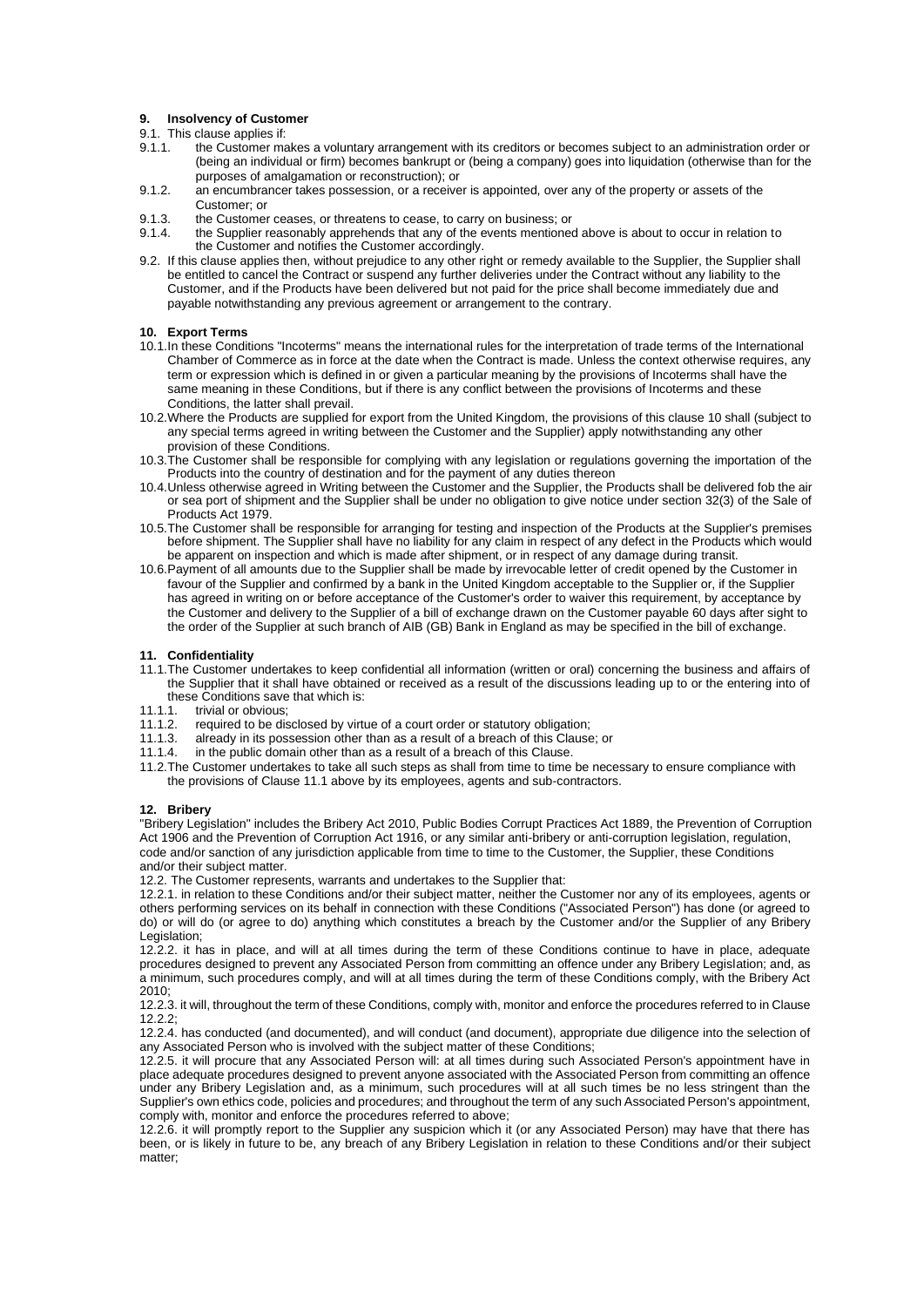12.2.7. it will promptly co-operate (and will procure that each of its Associated Persons will promptly co-operate) with the Supplier and/or any regulator and/or prosecutor in any investigation relating to any breach, or alleged breach, of any Bribery Legislation by the Customer or any of its Associated Persons;

12.2.8. there is no outstanding investigation of the Customer or any Associated Person under any Bribery Legislation and in the last six years the Customer or any Associated Person has not been convicted of any offence under any Bribery Legislation or reached any settlement in relation to any alleged breach of any Bribery Legislation and has not self-reported any breach or suspected breach of any Bribery Legislation:

12.2.9. it will obtain a warranty equivalent to that contained in this clause 12 from each of its Associated Persons;

12.2.10. it will comply with the Supplier's Anti-Bribery Policy as may be amended from time to time;

12.2.11. it has in place and will maintain at all times such accounting procedures and internal controls as are

necessary to record all expenditure in connection with these Conditions; and

12.2.12. it shall fully indemnify the Supplier against all costs, damages, fines, losses and expenses suffered or incurred by the Supplier as a result of a breach of this clause by the Customer or any of its Associated Persons.

12.3. The Customer accepts that a breach of this clause 12 will be deemed to be a material breach of these Conditions and will entitle the Supplier to terminate these Conditions without notice.

- 13. Neither party shall incur any liability to the other in the event that it is delayed in its performance of its obligations under these Conditions solely by force majeure where "force majeure" shall mean any cause of delay beyond the reasonable control of the party liable to perform unless conclusive evidence to the contrary is provided and shall include, but not be limited to, weather conditions, fires, strikes, lockouts, riots, sabotage, act of war or piracy, destruction of essential equipment by fire, explosion, storm, flood, earthquake or delay caused by failure of power supplied, epidemic, pandemic or transport facilities.
- 14. The Customer agrees not to employ or seek to employ any employee of the Supplier during the supply of the Products or for a period of six months after the supply of the Products. If any employee of the Supplier accepts employment with the Customer either during the supply of the Products or for a period of six months after the supply of the Products then the Customer shall be liable to pay to the Supplier such fee as the Supplier considers appropriate. Such fee shall cover, inter alia, the costs and expenses incurred by the Supplier in recruiting a replacement employee.
- The waiver by the Supplier of a breach or default of any of the provisions of these Conditions by the Customer shall not be construed as a waiver of any succeeding breach of the same or other provisions. Nor shall any delay or omission on the part of the Supplier to exercise or avail itself of any right, power or privilege that it has or may have hereunder operate as a waiver of any breach or default by the Customer.
- 16. If any provision of these Conditions shall be found by any Court or administrative body of competent jurisdiction to be invalid or unenforceable the invalidity or unenforceability of such provision shall not affect the other provisions of these Conditions and all provisions not affected by such invalidity or unenforceability shall remain in full force and effect. The parties hereby agree to attempt to substitute for any invalid or unenforceable provision a valid or enforceable provision which achieves to the greatest extent possible the economic, legal and commercial objectives of the invalid or unenforceable provision. The parties agree to comply with the remaining terms of the Conditions.
- 17. The Supplier shall be entitled to perform any of its obligations and/or exercise any of the rights granted to it through any other company which at the relevant time is its holding company or subsidiary (as defined by section 736 of the Companies Act 1985) or the subsidiary of any such holding company, and any act or omission of any such company shall be deemed to be the act or omission of the Supplier.
- 18. The Customer acknowledges that in entering into these Conditions it does not do so on the basis of, or rely on, any representation, warranty or other provision except as expressly provided in these Conditions and, accordingly, all conditions, warranties or other terms implied by statute or common law are hereby excluded to the fullest extent permitted by law. The Customer accepts that the Supplier's employees, sub-contractors and agents are not authorised to make any representation(s) concerning the Products unless those representations are confirmed by a Director of the Supplier in writing. The Customer undertakes that it will not rely on, and accordingly waives any claim for breach
- of, any representation(s) which are not confirmed by a Director of the Supplier in writing.<br>19. The Supplier reserves the right to amend any term of these Conditions at any time. The Customer shall only<br>be entitled to amen
- 
- 20. The Supplier shall be entitled to carry out any of its obligations through its agents or sub-contractors.
- 21. These Conditions shall be binding upon and enure for the benefit of the successors in title of the parties hereto.
- 22. These Conditions comprise the entire understanding between the parties regarding the provision of the Services and supersedes all prior, written and oral understandings relating thereto.
- 23. The Customer may not, without the prior written consent of the Supplier, sell, assign, mortgage, charge or dispose of any of its rights under these Conditions or sub-contract or otherwise delegate any of its obligations. Any such attempted sale, assignment, mortgage, charge or disposal shall be void. The Supplier may sell, assign, mortgage, charge or dispose of any of its rights hereunder.
- 24. The Supplier and the Customer agree that The Contracts (Rights of Third Parties) Act 1999 is excluded from applying to these Conditions to the maximum extent permitted by law. No term of these Conditions is enforceable by any person who is not a party to it, whether in accordance with such Act or otherwise.
- 25. These Conditions do not create a partnership, franchise, joint venture, agency, fiduciary or employment relationship between the parties.
- 26. The Supplier shall be entitled to place any information provided by the Customer in a computerised directory. The Customer agrees to the Supplier passing on its personal details to other companies and to those other companies using the details passed on for the purposes of marketing and marketing research.
- 27. Any notice or other information required or authorised by these Conditions to be given by the Customer to the Supplier must be sent by first class registered post to the Supplier at the address set out in these Conditions. The Supplier may serve the Customer with notice via email, regular mail and/or postings on its website.
- 28. The Supplier will take all reasonable precautions to keep the details of the Contract and payment therefor secure, but, unless the Supplier is negligent, the Supplier will not be liable for unauthorised access to information supplied by the Customer.
- 29. The Supplier would like to notify the Customer of products and offers that may be of interest to it from time to time. If the Customer does not want to be notified of such products and offers please tick the box below.
- 30. The Customer can correct any information about it or ask for information about it to be deleted by e-mailing the Supplier on unsubscribe@rapid.co.uk These Conditions shall be governed by and construed in accordance with English law and the parties hereto agree to submit to the exclusive jurisdiction of the English Law Courts.